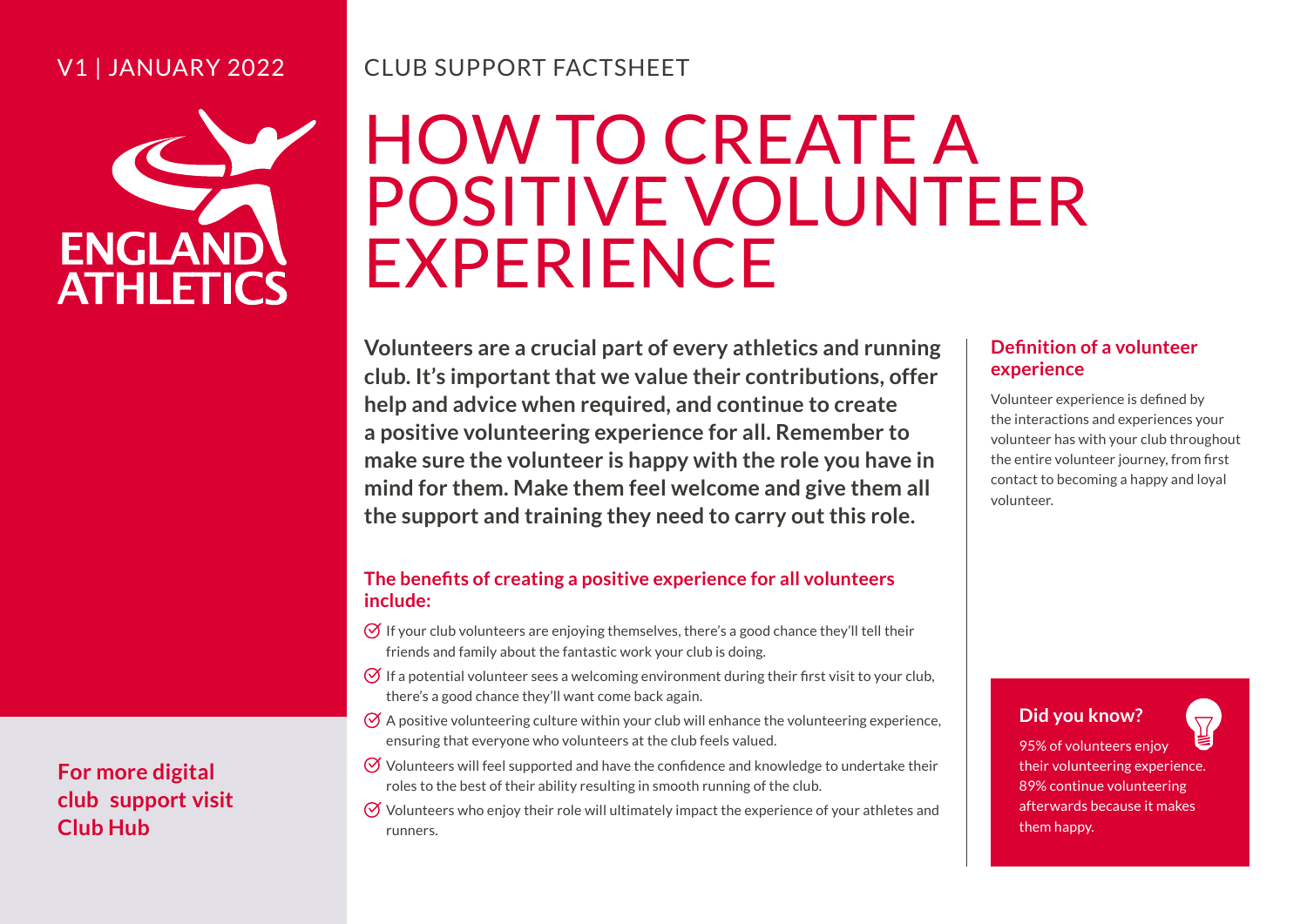#### V1 | JANUARY 2022



**For more digital club support visit Club Hub**

#### **Key ideas to create a positive experience**

- $\varnothing$  Create and implement a volunteer induction process and information pack.
- $\Theta$  Provide volunteers with club kit to make them feel part of the club.
- $\varnothing$  Give new volunteers buddies that know the club and the surrounding area, so they can support the volunteer in their new role.
- $\varnothing$  Make sure that you give them tasks they will enjoy and that they understand.
- $\varnothing$  Provide opportunities for individuals to volunteer with those that they share common ground and interests with.
- $\varnothing$  Hold events so that volunteers can socialise with one another. This social aspect, where friendships are formed, is very important

#### **Be clear on roles and responsibilities**

- $\varnothing$  Create role descriptions so volunteers understand what they are committing to and responsible for.
- $\varphi$  As time is often a barrier to volunteering, consider letting volunteers undertake tasks instead of taking on roles, or put them together in small project teams whereby it allows for short-term commitment.
- Be flexible and understand that not all volunteers can give the same amount of time. Any time they can offer is valuable and all contributions make a difference.
- $\varnothing$  Think about how you can give them access to view races or competitions, especially if their children are competing with them.

#### **Nurture a sense of pride, reward and social benefit as part of your club**

- volunteer's experience, so encourage club members who benefit from a volunteer to  $\varnothing$  Build a culture of recognition in your club. Club members can have a big impact on a thank them.
- $\varnothing$  Create awards to recognise the achievement of volunteers (e.g. 'most creative', 'most helpful' or 'most cheerful').
- Recognise significant milestones for volunteers (e.g. birthdays, educational achievements, 'new home' or '10 years of volunteering').
- Personalise how you say 'thank you' after events by leaving them a specific 'thank you' note or by asking the announcer to say something.
- $\varnothing$  Give away freebies if you can, such as refreshments, race entries or merchandise.
- $\varphi$  Upload photos to your club's Facebook group (with permission) to create a sense of community, or host club awards nights for volunteers.

#### **Training and development**

- $\varnothing$  Empower volunteers to take ownership of their own development. This is a responsibility of the club and the individual.
- $\varnothing$  Provide access to training and development and offer to cover or subsidise training costs and expenses.
- $\varnothing$  Encourage volunteers to speak about what development opportunities they might like to take up.
- $\varnothing$  Promote a 'sharing' culture within the club, where volunteers share what they have learnt on courses or through their own observations.
- $\varnothing$  Ensure the volunteer is happy with the role you have in mind for them and that you give them all the support and training they need to carry out this role.
- $\varnothing$  Act as a reference and/or provide an endorsement on LinkedIn.
- $\varnothing$  Give constructive feedback that will help them in their role.